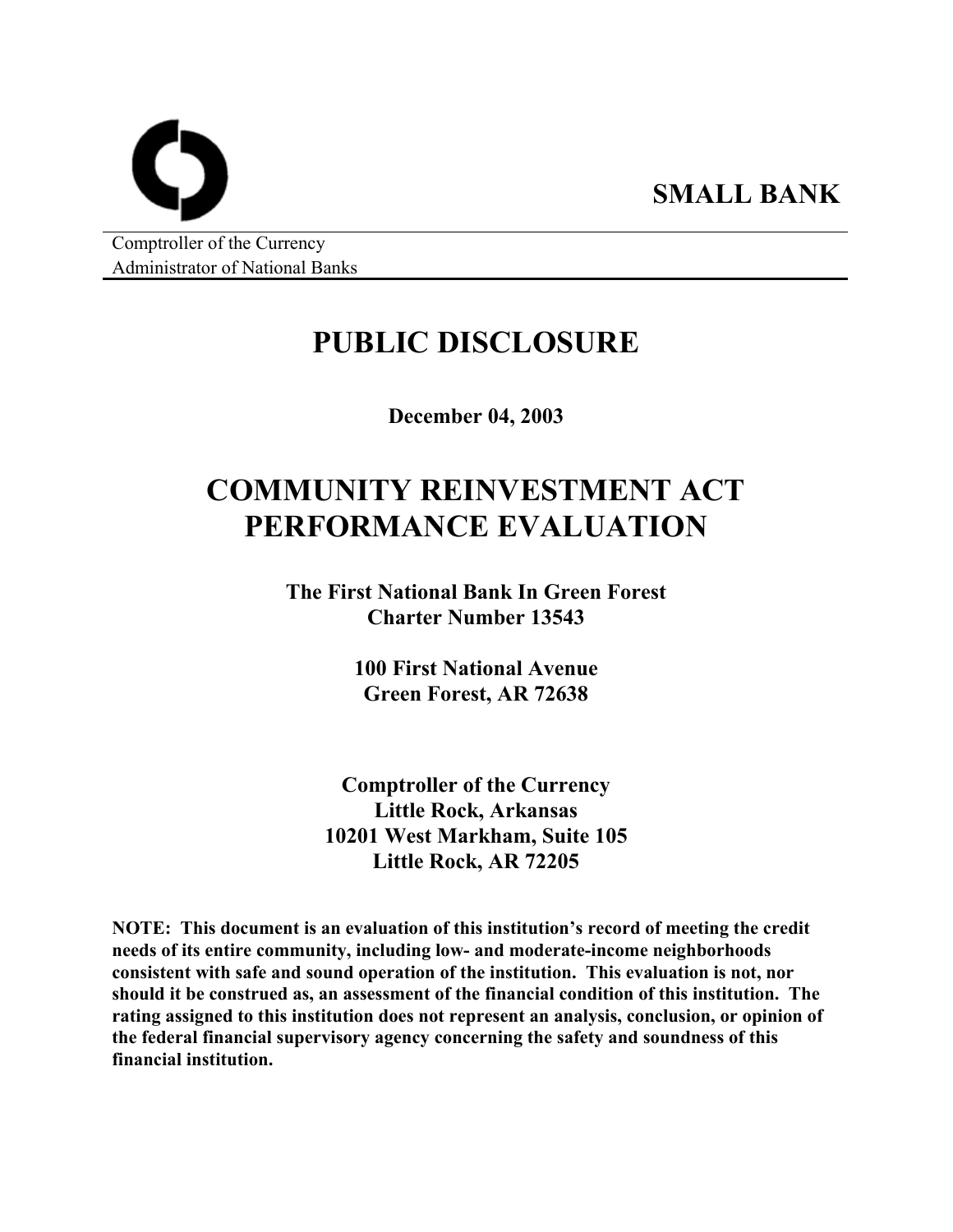### **INSTITUTION'S CRA RATING:**

### **This institution is rated Satisfactory.**

The bank's lending practices indicate satisfactory performance in meeting the credit needs of its assessment area. This rating is based on the following conclusions:

- The bank's average loan-to-deposit ratio of 82% is reasonable given its size, financial condition, and assessment area credit needs.
- A majority of the bank's loans are made within its defined assessment area.
- Given the demographics within the bank's assessment area, the distribution of loans reflects a reasonable penetration among individuals of different income levels and businesses of different sizes.

### **DESCRIPTION OF INSTITUTION**

Established in 1931, First National Bank in Green Forest is headquartered in Green Forest, Arkansas. In addition to the main office located in Green Forest, the bank operates 6 branch offices in cities located in Carroll, Boone, and Madison counties. Locations include Green Forest (2 offices), Berryville (1 office), Harrison (2 offices), Kingston (1 office), and Huntsville (1 office). The Kingston and Huntsville offices were added through the purchase of the former Madison Bank and Trust in late 2003. The bank also operates 5 ATM locations. While all offices are considered full service, most lending activity has been conducted through the main office in Green Forest, Berryville, and both Harrison offices. The bank offers a full range of loan and deposit products and services. Since the prior CRA evaluation, the bank developed an Internet product that is primarily directed to customers within its assessment area.

The bank is 100% owned by First National BanCorp, Inc., a one-bank holding company. There are no financial impediments that would affect the bank's ability of meeting the credit needs within its assessment area. As of June 30, 2003, the bank had total assets of \$280 million and total loans of \$191 million. Since the prior CRA evaluation was performed as of November 1, 1999, loan growth has been significant, increasing approximately \$70 million. A large percent of this increase has been in commercial and residential real estate loans. The bank was rated "Satisfactory" for the prior CRA evaluation period.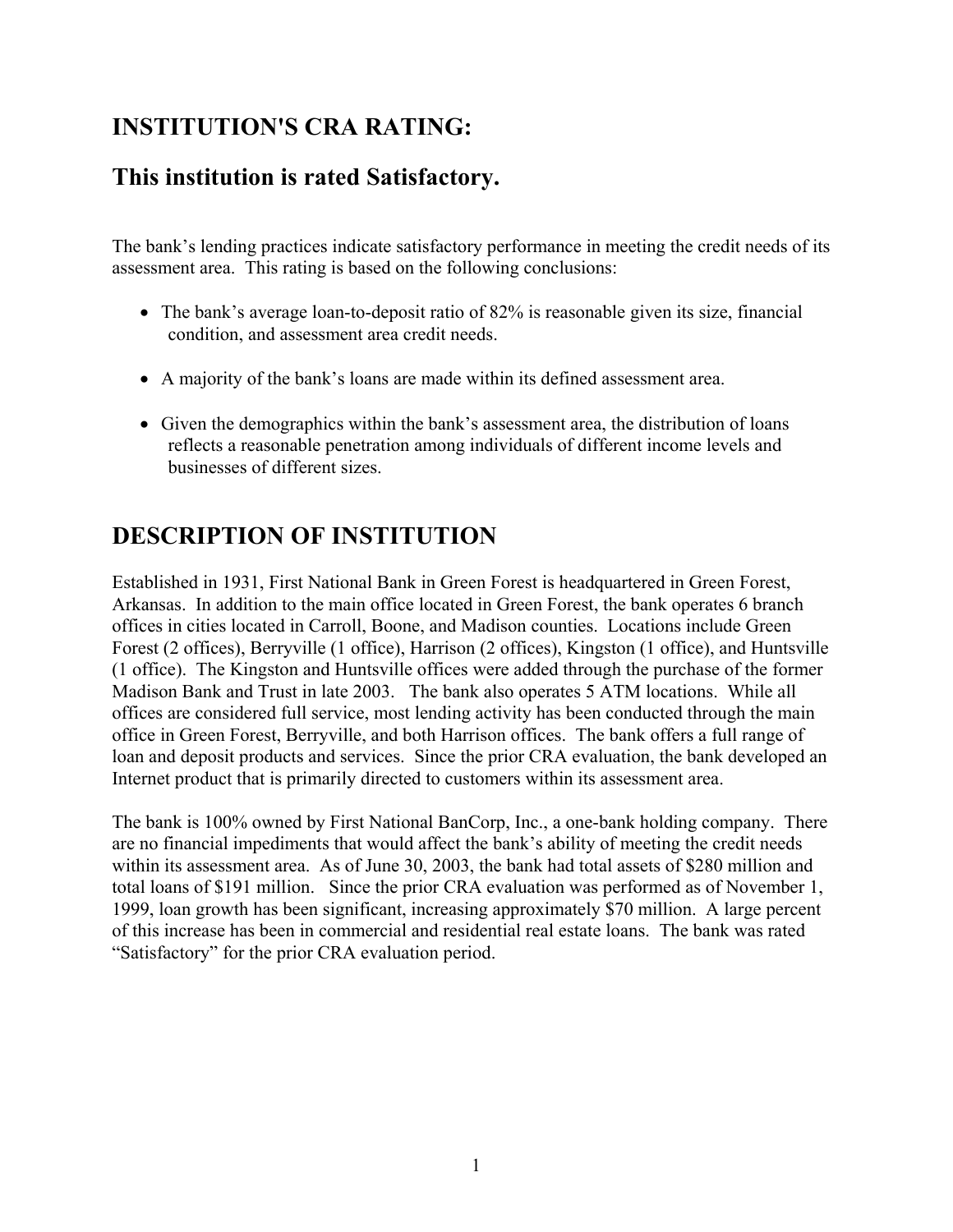| <b>Loan Category</b>                          | \$ (000)  | $\frac{0}{0}$ |
|-----------------------------------------------|-----------|---------------|
| Commercial and Agricultural Real Estate Loans | \$119,583 | 63%           |
| <b>Commercial Loans</b>                       | \$23,011  | 12%           |
| <b>Residential Real Estate Loans</b>          | \$31,471  | 16%           |
| Consumer Loans                                | \$16,900  | 9%            |
| <b>Total</b>                                  | 190,965   | 100%          |

The following represents the bank's loan portfolio by category as of September 30, 2003.

### **DESCRIPTION OF CARROLL, BOONE, AND MADISON COUNTIES.**

The bank has selected most of Carroll County (that portion east of the Kings River), all of Boone County, and all of Madison County as its assessment area (AA) for determining performance under the CRA. According to the 2000 Census, there are thirteen Census Tracts within the assessment area, all middle-income. Economic conditions within the assessment area are considered stable. Major employers include: Tyson Foods, North Arkansas Medical Center, Milbrook Industries, FedEx Freight, and Pace Industries. Additional demographic and economic information is provided in the following table.

| DEMOGRAPHIC AND ECONOMIC CHARACTERISTICS OF AA |          |  |  |  |  |
|------------------------------------------------|----------|--|--|--|--|
| <b>Population</b>                              |          |  |  |  |  |
| Number of Families                             | 18,776   |  |  |  |  |
| Number of Households                           | 25,797   |  |  |  |  |
| <b>Geographies</b>                             |          |  |  |  |  |
| Number of Census Tracts/BNA                    | 13       |  |  |  |  |
| % Low-Income Census Tracts/BNA                 | None     |  |  |  |  |
| % Moderate-Income Census Tracts/BNA            | None     |  |  |  |  |
| % Middle-Income Census Tracts/BNA              | 100%     |  |  |  |  |
| % Upper-Income Census Tracts/BNA               | None     |  |  |  |  |
| <b>Median Family Income (MFI)</b>              |          |  |  |  |  |
| 2000 MFI for AA                                | \$34,709 |  |  |  |  |
| 2003 HUD-Adjusted MFI                          | \$38,500 |  |  |  |  |
| <b>Economic Indicators</b>                     |          |  |  |  |  |
| Unemployment Rates (as of $10/30/03$ ):        |          |  |  |  |  |
| Carroll County                                 | 2.5%     |  |  |  |  |
| <b>Boone County</b>                            | 4.4%     |  |  |  |  |
| <b>Madison County</b>                          | 2.9%     |  |  |  |  |
| Median Housing Value<br>\$70,942               |          |  |  |  |  |
| % of Households Below Poverty Level            | 16%      |  |  |  |  |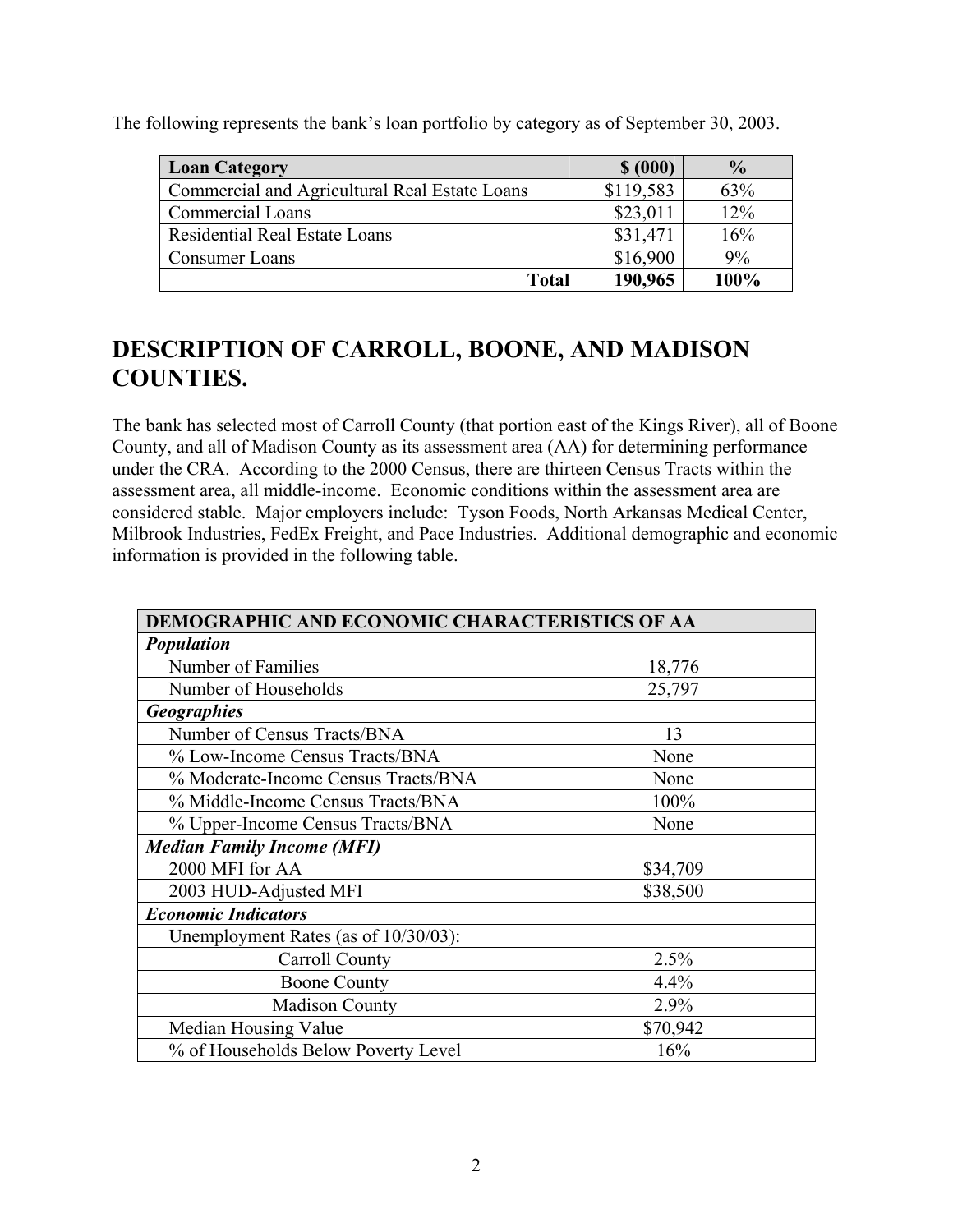### **CONCLUSIONS ABOUT PERFORMANCE CRITERIA**

#### **Loan-to-Deposit Ratio**

The bank's loan-to-deposit ratio of 82% is reasonable given its size, financial condition, and assessment area credit needs. The loan-to-deposit ratio was calculated using quarterly averages since the bank's prior CRA evaluation was performed on November 1, 1999. The bank's average was then compared to First National Bank of Berryville, and Community First Bank. Both financial institutions have offices located within the bank's assessment area, and for purposes of the CRA, are considered to be similarly situated for determining performance under this criteria.

|                                            | Assets 000's     | Average          |
|--------------------------------------------|------------------|------------------|
| <b>Institution</b>                         | (as of 09/30/03) | <b>LTD Ratio</b> |
| First National Bank of Berryville          | \$126, 145       | 82%              |
| <b>Community First Bank</b>                | \$254,100        | 93%              |
| <b>First National Bank of Green Forest</b> | \$280,258        | 82%              |

#### **Lending in Assessment Area**

A majority of the bank's loans were made to customers located within the assessment area. The following table reflects the volume of loans made to borrowers both inside and outside of the assessment area since June 30, 2002. As the following percentages indicate, by number of loans, 89% were made to customers within the bank's assessment area, and 80% by dollar volume. Loans made to borrowers outside of the assessment area were centered in large commercial loans.

| <b>TOTAL LOANS REVIEWED</b> |       |                           |           |     |     |                               |           |     |  |
|-----------------------------|-------|---------------------------|-----------|-----|-----|-------------------------------|-----------|-----|--|
|                             |       | <b>IN ASSESSMENT AREA</b> |           |     |     | <b>OUT OF ASSESSMENT AREA</b> |           |     |  |
| <b>LOAN TYPE</b>            | #     | %                         | \$ (000s) | %   | #   | %                             | \$ (000s) | %   |  |
| Consumer                    | 81    | 81%                       | \$1,241   | 74% | 36  | 19%                           | \$436     | 26% |  |
| Real Estate                 | 366   | 92%                       | \$14,852  | 90% | 33  | 8%                            | \$1,658   | 10% |  |
| Commercial                  | 784   | 90%                       | \$32,359  | 77% | 83  | 10%                           | \$9,692   | 23% |  |
| <b>Total</b>                | 1,231 | 89%                       | \$48,452  | 80% | 152 | 11%                           | \$11,786  | 20% |  |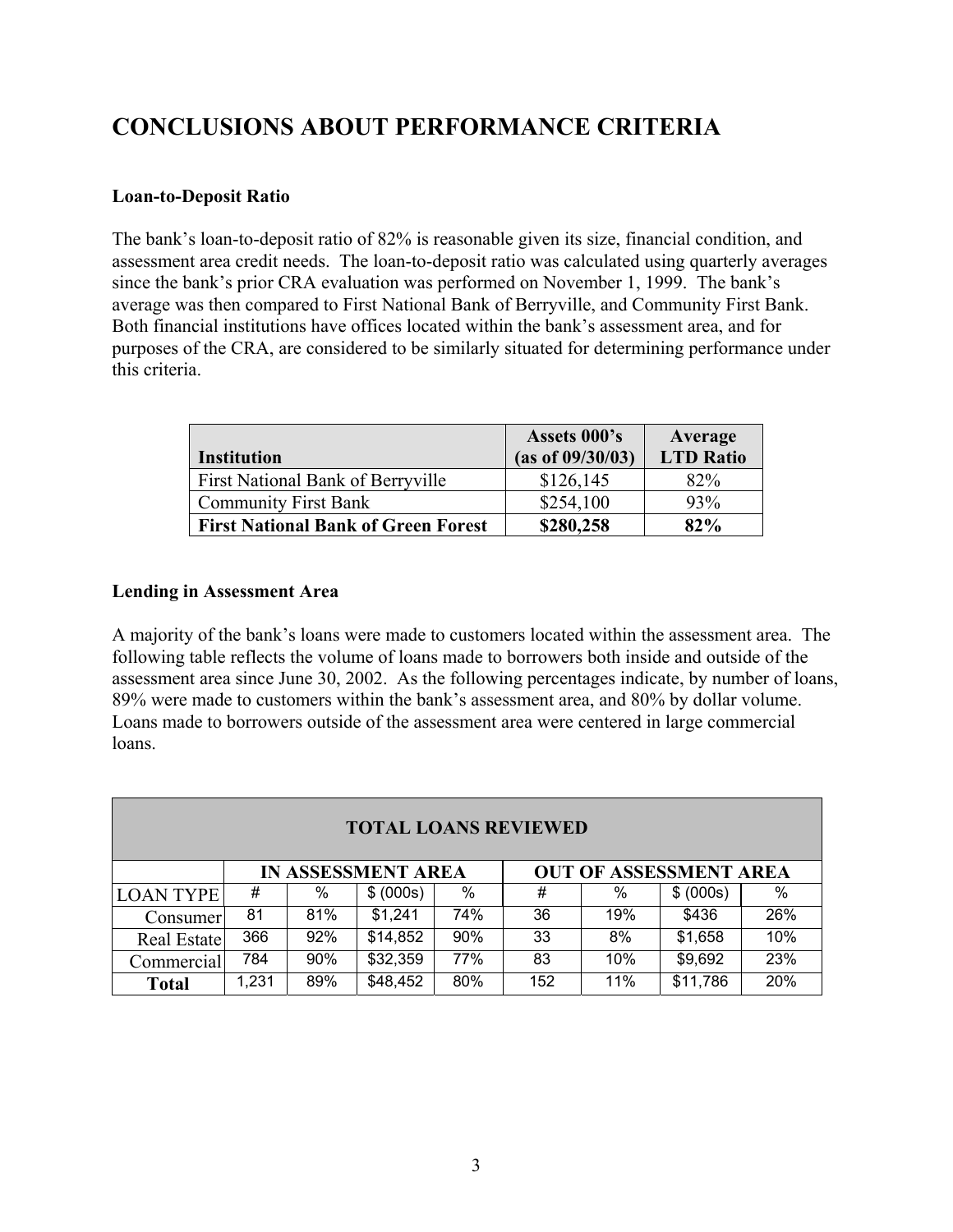#### **Lending to Borrowers of Different Incomes and to Businesses of Different Size**

The distribution of loans to borrowers of different income levels is reasonable given the demographics of the bank's assessment area. A sample of home and consumer auto loans made since June 30, 2002 were reviewed to determine performance under this criteria. Using 2002 Census data, income levels for borrowers of home loans and consumer auto loans were compared to the income distribution of the assessment area. The following 2 tables reflect this distribution. The data indicates a high volume of home loans were made to upper and middleincome borrowers. This is primarily attributed to the increased income levels necessary to qualify for home loans. However, a majority of the consumer auto loans were made to borrowers with low and moderate-income and exceed the income percentages of the assessment area.

| <b>HOME LOANS</b>             |                                              |                |                                                                     |                  |                                                              |                  |                                                      |                  |
|-------------------------------|----------------------------------------------|----------------|---------------------------------------------------------------------|------------------|--------------------------------------------------------------|------------------|------------------------------------------------------|------------------|
| <b>INCOME</b><br><b>LEVEL</b> | LOW<br><b>INCOME</b><br>$($19,250$ and less) |                | <b>MODERATE</b><br><b>INCOME</b><br>$($19,251 \text{ to } $30,415)$ |                  | <b>MIDDLE</b><br><b>INCOME</b><br>$(\$30,416$ to $\$45,815)$ |                  | <b>UPPER</b><br><b>INCOME</b><br>$(\$45,816$ and up) |                  |
| $%$ of AA<br>Families         | 19%                                          |                | 19%                                                                 |                  | 25%                                                          |                  | 37%                                                  |                  |
| Loans by<br>Income            | $%$ of<br>Number                             | % of<br>Amount | $%$ of<br>Number                                                    | $%$ of<br>Amount | $%$ of<br>Number                                             | $%$ of<br>Amount | $%$ of<br>Number                                     | $%$ of<br>Amount |
| Level                         | $4\%$                                        | $2\%$          | $4\%$                                                               | $5\%$            | 36%                                                          | 31%              | 56%                                                  | 63%              |

| <b>CONSUMER AUTO LOANS</b>    |                                               |                         |                                                                     |                       |                                                              |                         |                                                             |                         |
|-------------------------------|-----------------------------------------------|-------------------------|---------------------------------------------------------------------|-----------------------|--------------------------------------------------------------|-------------------------|-------------------------------------------------------------|-------------------------|
| <b>INCOME</b><br><b>LEVEL</b> | LOW<br><b>INCOME</b><br>$(1$19,250$ and less) |                         | <b>MODERATE</b><br><b>INCOME</b><br>$($19,251 \text{ to } $30,415)$ |                       | <b>MIDDLE</b><br><b>INCOME</b><br>$(\$30,416$ to $\$45,815)$ |                         | <b>UPPER</b><br><b>INCOME</b><br>$($45,816 \text{ and up})$ |                         |
| % of $AA$<br>Households       | 23%                                           |                         | 16%                                                                 |                       | 24%                                                          |                         | 37%                                                         |                         |
| Loans By<br>Income<br>Level   | $%$ of<br>Number<br>32%                       | $%$ of<br>Amount<br>27% | $%$ of<br>Number<br>36%                                             | % of<br>Amount<br>41% | $%$ of<br>Number<br>24%                                      | $%$ of<br>Amount<br>21% | $%$ of<br>Number<br>8%                                      | $%$ of<br>Amount<br>11% |